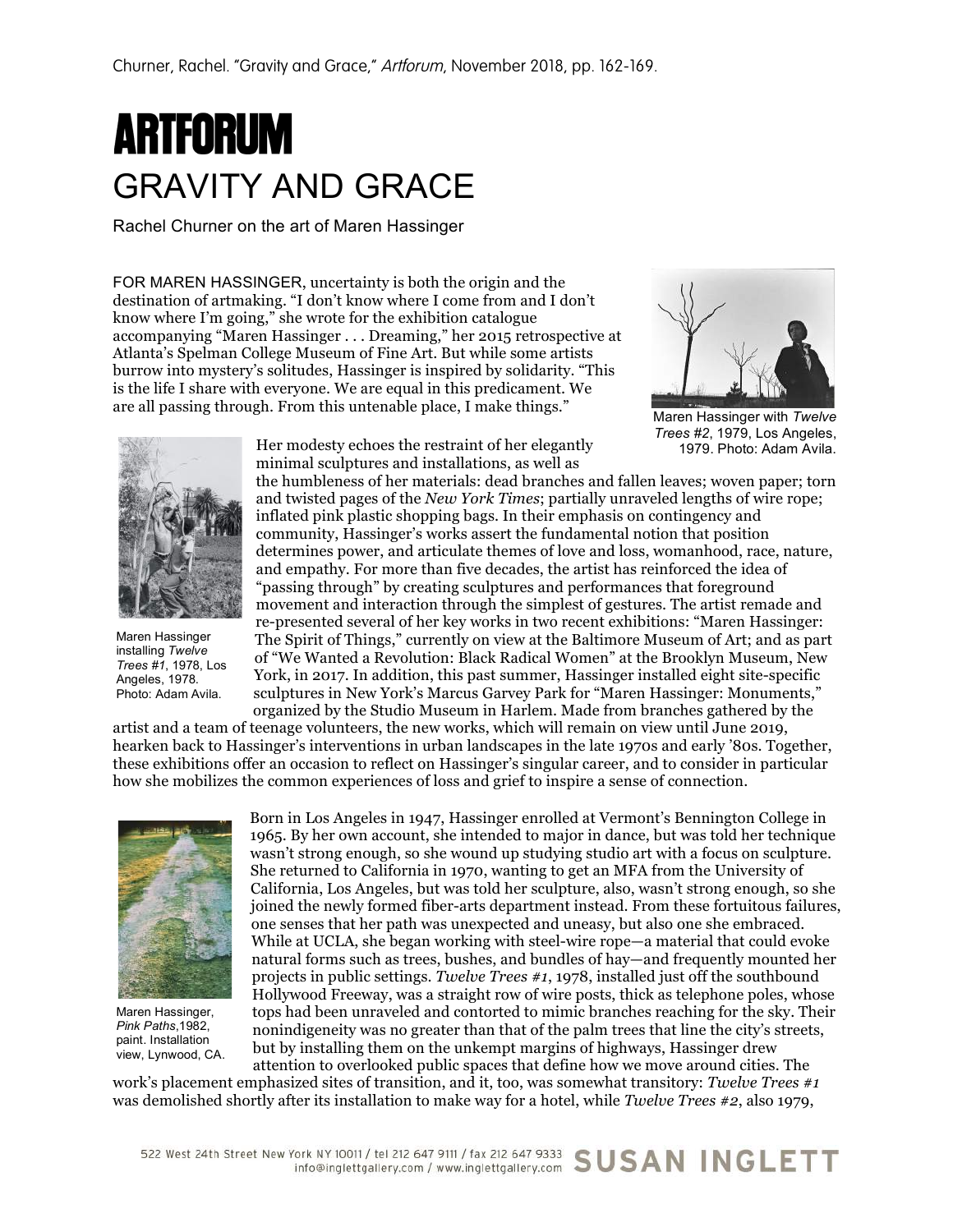stood for more than thirty years at the intersection of Mulholland Drive and Interstate 405 before it was removed so that a bridge might be built.

For *Pink Paths*, 1982, Hassinger painted trails in Lynwood, California, on land vacated by eminent domain for a highway that was never constructed. Describing the piece later, she stressed "how the pink popped against the brownish green as I was putting down the paint. . . . It wasn't political, it was more about color theory." But while color theory may have motivated the work, the political ramifications of painting a barren landscape a highly gendered hue would not have been lost on the artist, or the viewer. In New York a few months later, Hassinger produced *Pink Trash*, 1982, for which she gathered bits of paper and cigarette butts from public parks, painted them bubble-gum pink, and then scattered them across the parks' lawns while wearing an outfit made from pink trash bags. As if in response to Mierle Laderman Ukeles's famously pointed question of



Maren Hassinger, *Pink Trash*, 1982. Performance view, Prospect Park, Brooklyn, NY, July 23, 2017. Maren Hassinger. Photo: Kolin Mendez.

1969—"After the revolution, who's going to pick up the garbage on Monday morning?"—Hassinger's action highlighted the gendered and racialized perceptions of maintenance work and demanded visibility for the overlooked, all with a sense of humor.



Still from Maren Hassinger's *Birthright*, 2005, video, color, sound, 12 minutes 12 seconds.

During her time in Los Angeles, Hassinger also worked with Senga Nengudi, Ulysses Jenkins, David Hammons, and other artists as part of the Studio Z collective, creating performances at construction sites and in derelict buildings as well as in galleries. Their collaborations offered Hassinger a way to incorporate dance and movement into her practice and to participate in the communal development of a radical new aesthetic. In 1983, she and Nengudi made *The Spooks Who Sat by the Door*, a performance protesting the Long Beach Museum of Art's inclusion of only one black artist (Hassinger) in the exhibition "At Home: Roles, Relationships, and Reality." Taking the title of their piece from Sam Greenlee's 1969 spy novel about black resistance and revolution (the 1973 movie adaptation was deemed so controversial that the FBI pulled it from

theaters), the artists wore white sheets—in a clear reference to both ghosts and the Ku Klux Klan—and stood silently at the entrance like gatekeepers, embodying the contradictions of what it means to be present when one has been rendered invisible.

In 1984, Hassinger moved to New York to do a residency at the Studio Museum in Harlem, where she continued making sculptures from wire rope and branches, realizing public commissions at local schools and on city land. She further developed her understanding of sculpture "as space and movement and interaction" rather than mere object by installing her work on ceilings and floors so that the viewer had to move under and around it. After relocating to East Hampton, New York, she began working with video, in part because of time and studio-space constraints (she was by then a mother of two), learning the medium at the local television station. In the mid-'90s, Hassinger became head of the Rinehart School of Sculpture at the Maryland Institute College of Art in Baltimore, where she still teaches.



View of "Maren Hassinger: The Spirit of Things," 2018, Baltimore Museum of Art. Wall: *Embrace*, 2008/2018. Video: *Birthright*, 2005. Photo: Mitro Hood.

HASSINGER'S WORK is necessarily born from her life as a woman of color, a mother, and a teacher—and she doesn't pretend that it could be otherwise: "What I cannot do is compare that experience to being a white man," she notes in "Rock Steady Baby," a 2013 essay she published in *[B.A.R.] written*, a collective publication emerging in the wake of the Black Artists Retreat in Chicago that year. When she says that she doesn't know where she comes from, she isn't engaging in mere philosophical posturing. There are very real limits to what she, a descendant of slaves, can know about her family's history. In *Birthright*, 2005, one of her most powerful projects, she documents her attempt to learn about her origins and reflects on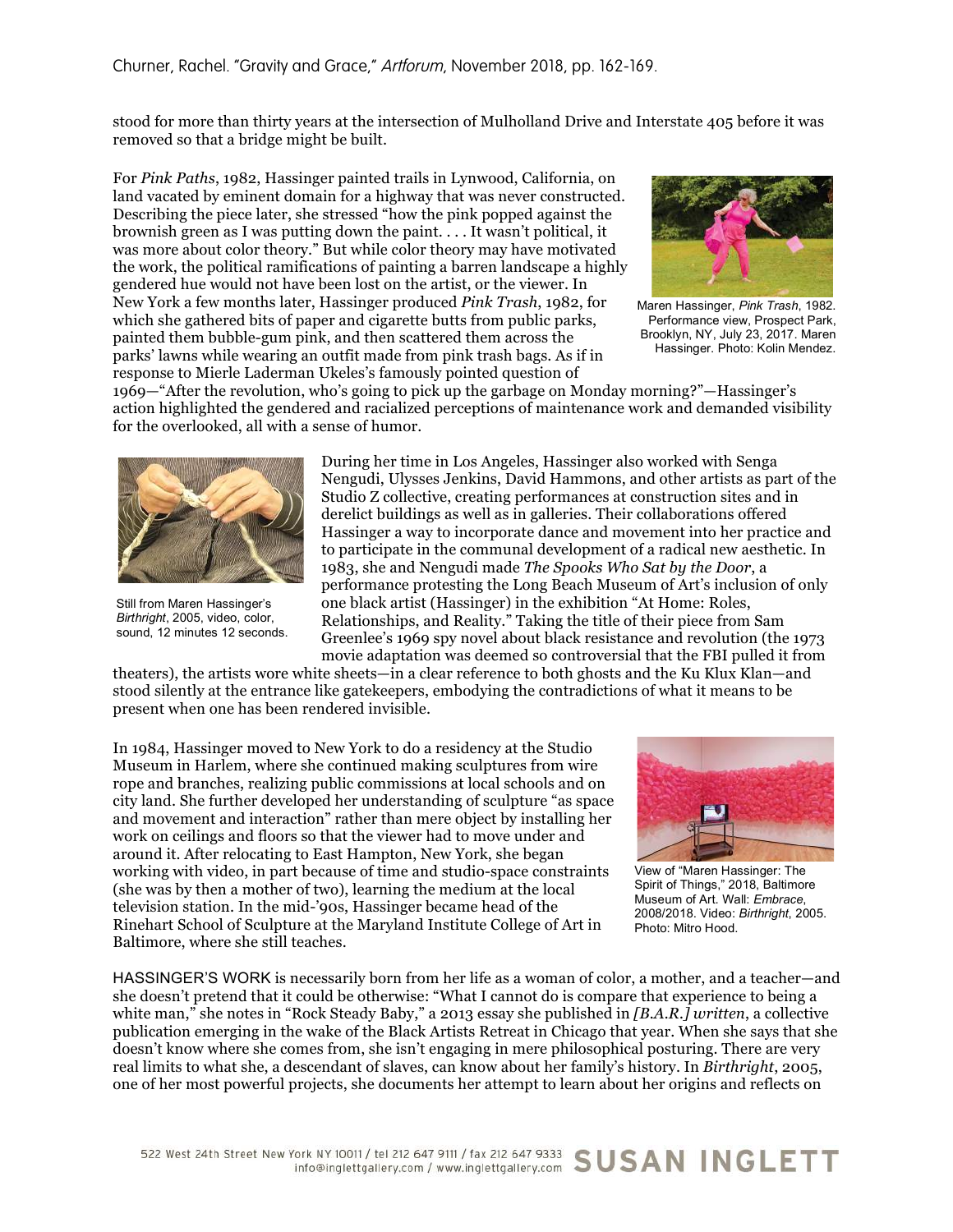Churner, Rachel. "Gravity and Grace," Artforum, November 2018, pp. 162-169.



Maren Hassinger, *Sit Upons* (detail), 2010/2018, *New York Times* newspapers, dimensions variable. Photo: Joshua White.

what she calls her "legacy to feel unloved." In this roughly twelve-minute video, shot and edited by filmmaker Donna Conlon, the artist meets her paternal uncle James for the first time. As he explains their complicated family tree, we watch her struggle to keep track of what he's telling her. Hassinger's confusion exasperates him: "Write down Thomas Wells!" he demands. Her pen hovers over the page as he explains that her paternal grandmother was the child of an incestuous relationship, one for which her great-grandfather (the son of a plantation owner and a Native American servant) was hanged. Hassinger also learns that her grandmother was taken from her great-grandmother, who was white, and given to an ex-slave who lived on the plantation; this woman, in turn, sent away her own children, one of whom was Hassinger's father. "It is interesting to think about how that legacy [to feel unloved] came down to me," the artist says in a moment

of profound understatement, as the camera lingers on her hands twisting strips of newspaper into thick strands. Hearing *Birthright*'s painful stories, the viewer understands that this legacy is much more than "interesting"; it is harrowing, heartbreaking. In her performance *Women's Work*, which debuted in Paris in 2006, the artist and four female assistants twisted newspaper pages into strands that were then knotted into ropes. For this viewer, the continuous wringing of paper—the means by which Hassinger has created sculptures such as *The Veil Between Us*, 2007/2018, and *Wrenching News*, 2008/2018—calls to mind the repetitive actions that can release anxiety and thereby allow the mind to meditate on the unthinkable.



Maren Hassinger, *The Dream* (detail), 2001, preserved redbud leaves, thread, dimensions variable. Photo: Progressive Images.

## **"We are equal in this predicament. We are all passing through. From this untenable place, I make things." —Maren Hassinger**

*Birthright* plays on a small monitor that rests on a steel utility cart at the Baltimore Museum of Art as part of "The Spirit of Things," which debuted last spring at Art + Practice in Los Angeles. A sense of precariousness pervades the work, since viewers know that her family's stories might have been lost without her uncle and that so many of the details still remain unknown. There is also a cold pragmatism to the video's portability; the wheeled cart suggests that, having shared her story, Hassinger retains the right to remove it at any time. In Baltimore, *Birthright* is surrounded by *Embrace*, 2008/2018, which is composed of hundreds of pink plastic bags installed like a frieze across all four of the gallery's walls. Each bag is filled with breath and a scrap of paper on

which is printed the word LOVE. The juxtaposition is a powerful one: The pink bags infuse the room with a rose-colored hue that sheds a warm light on the artist's familial tale of abandonment and estrangement. Hassinger doesn't offer viewers a simplistic balm, but we recognize her love and kindness in the face of a painful past. At the end of the video, a smile lighting up her face, she tells her daughter, "I was thinking of calling myself Maren Louise Jenkins Hassinger Wolfe"—which is to say that she was thinking, albeit jokingly, of adding the name of her paternal grandfather to her own. Rather than reject this legacy, she could claim it and add another layer to her personal history.

Much of Hassinger's work ponders the spaces of loss and love. While at the MacDowell Colony in Peterborough, New Hampshire, in 2001, she created *The Dream*, for which she gathered hundreds of redbud leaves just as they started to turn yellow and bronze and sewed each of them to a thread. Hung together to create a thick canopy over her bed, they were intended to elicit the feeling of being in nature. The piece also materialized a connection between bodies and the natural world because, as she told conservator Andrea Barnwell Brownlee, "after preserving the leaves in glycerin and water, the leaves also felt like skin."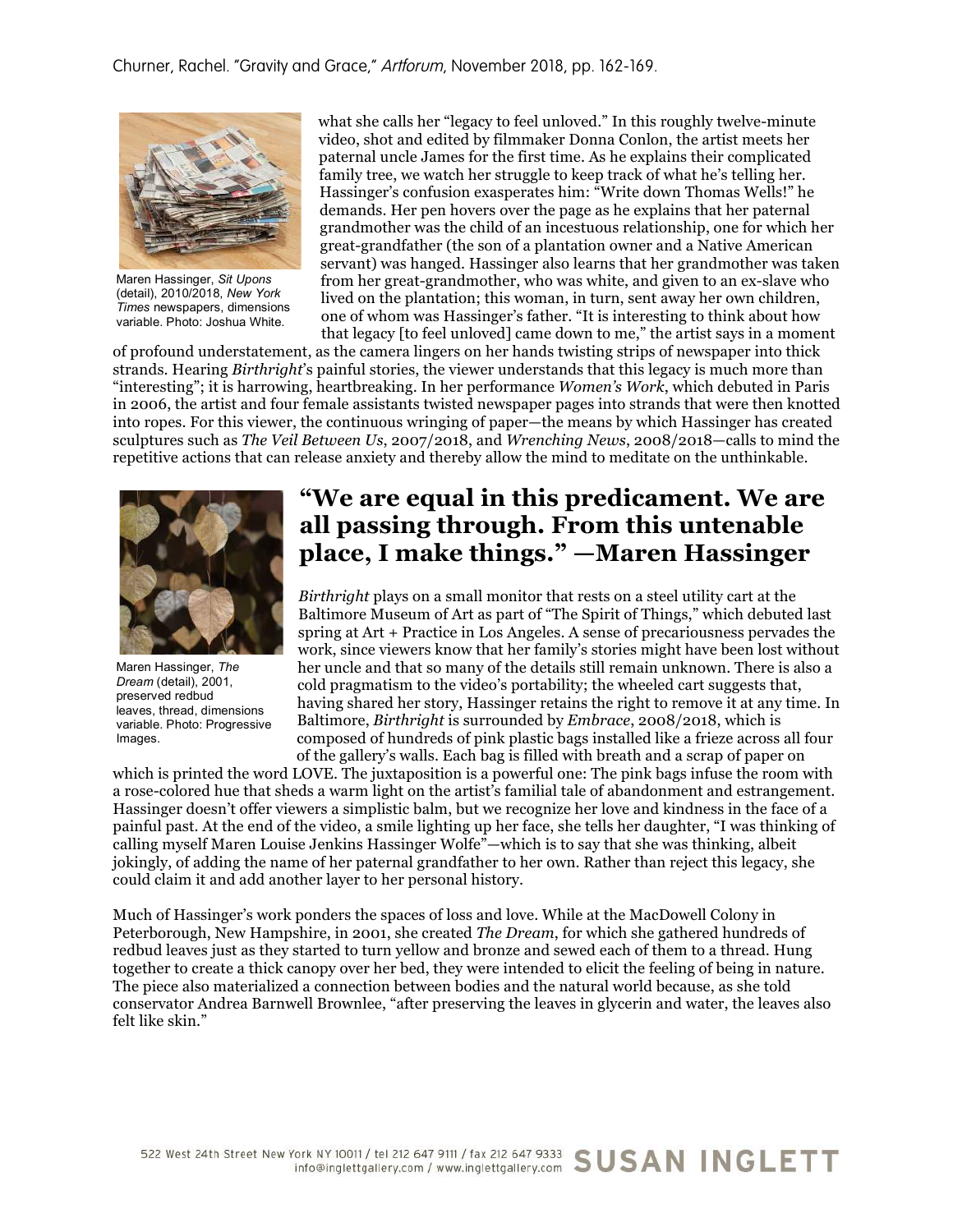But *The Dream* quickly transformed into something more—an homage to the fragility of the body, a memorial to the desire to hold onto someone after they're gone. Weeks later, following the 9/11 terrorist attacks, Hassinger installed the piece for a solo show at David Allen Gallery in Brooklyn, where the leaves became an emblem of remembrance. When Hassinger's friend Arlene Raven, the feminist art historian, became ill with cancer, the artist installed the piece near her bed, where it remains today, years after Raven's passing in 2006. Hassinger intended to soothe Raven, to provide solace in the face of death, though the work's frailty also seems to acknowledge mortality, the way a life falls like leaves.



Maren Hassinger, *The Dream*, 2001, preserved redbud leaves, thread. Installation view, Spelman College Museum of Fine Art, Atlanta, 2015. Photo: Progressive Images.

## **Her art does not fetishize pain, nor does it demand sympathy. And she certainly does not make art as a salve, or as therapy.**



View of "Maren Hassinger: The Spirit of Things," 2018, Baltimore Museum of Art. Wall: *The Veil Between Us*, 2007/2018. Floor: *Whirling*, 1978. Photo: Mitro Hood.

Thinking about the balance between the delicacy—of materials, concepts, legacies—and the solidity of her work, I recall my recent experience of watching a dear friend die. At first, I wanted to give her some proof that she was loved. Later, I wanted to fill her lungs, like so many pink plastic bags, so that I could continue to hold on to her. But the cloying desire of the grieving to say *Look at me, I feel too!* is what Hassinger's work refuses to gratify. Her art does not fetishize pain, nor does it demand sympathy. And she certainly does not make art as a salve, or as therapy. Filling bag after bag with breath, twisting and tearing sheets of newspaper, unraveling wire: I understand all of these gestures, in part, as ways to "maintain momentum," as Joan Didion called it in *Blue Nights* (2011), her memoir about the death of her daughter. The repetition of Hassinger's gestures may help to bind sadness, but the final product doesn't necessarily sublimate distress. For her mandala-like *Wrenching News*, she bundled and knotted together thousands of twisted pages of the *New York Times* to form a bushy circle measuring six feet

across. In this piece, the relentless succession of information, the horrors and tragedies that we read about daily, creates an object of contemplation. Originally presented on the floor, the work has been installed over the past several years as a wall sculpture, in which headlines and images are partially visible, albeit time worn and yellowing. When you stand before *Wrenching News*, it's possible to see lines from articles—about Hurricane Katrina in Hassinger's first iteration of the piece, or about data hacking by Cambridge Analytica in her 2018 version. Rather than transforming dark and disturbing news into something transcendent, she seems to suggest with this work that we must weave the life we create from profound violence, anxiety, and sadness.



Maren Hassinger, *Wrenching News*, 2008/2018, *New York Times* newspapers, 84 × 84 × 12".

Hassinger also offers her art as a resting place. "It is ok to gently touch or sit upon these works," the Baltimore Museum's wall labels for *Sit Upons*, 2010/2018, reassure us. A staple of arts-and-crafts classes, "sit-upons" are made from folded sheets of news-paper that are plaited one-over, one-under in a basic basket-weave pattern. Sometimes the paper is encased in a waterresistant pouch, the better to protect the sitter from damp ground, but Hassinger leaves hers bare so that bits of pictures and articles remain legible. Like the steel cart in *Birthright*'s Baltimore installation, the *Sit Upons* are offered with a certain ambivalence. Hassinger's generous act of sharing is contingent on respect, for these portable and impermanent resting places may be removed at any time. The *Sit Upons*, like so many of her artworks, do not propose a leveling of experience, as if by merely sitting together we could fully understand one another; rather, they point to the ways in which we are simultaneously individuals and part of a broader collective. Sara Ahmed, author of *The Cultural Politics of Emotion*, has described such empathetic